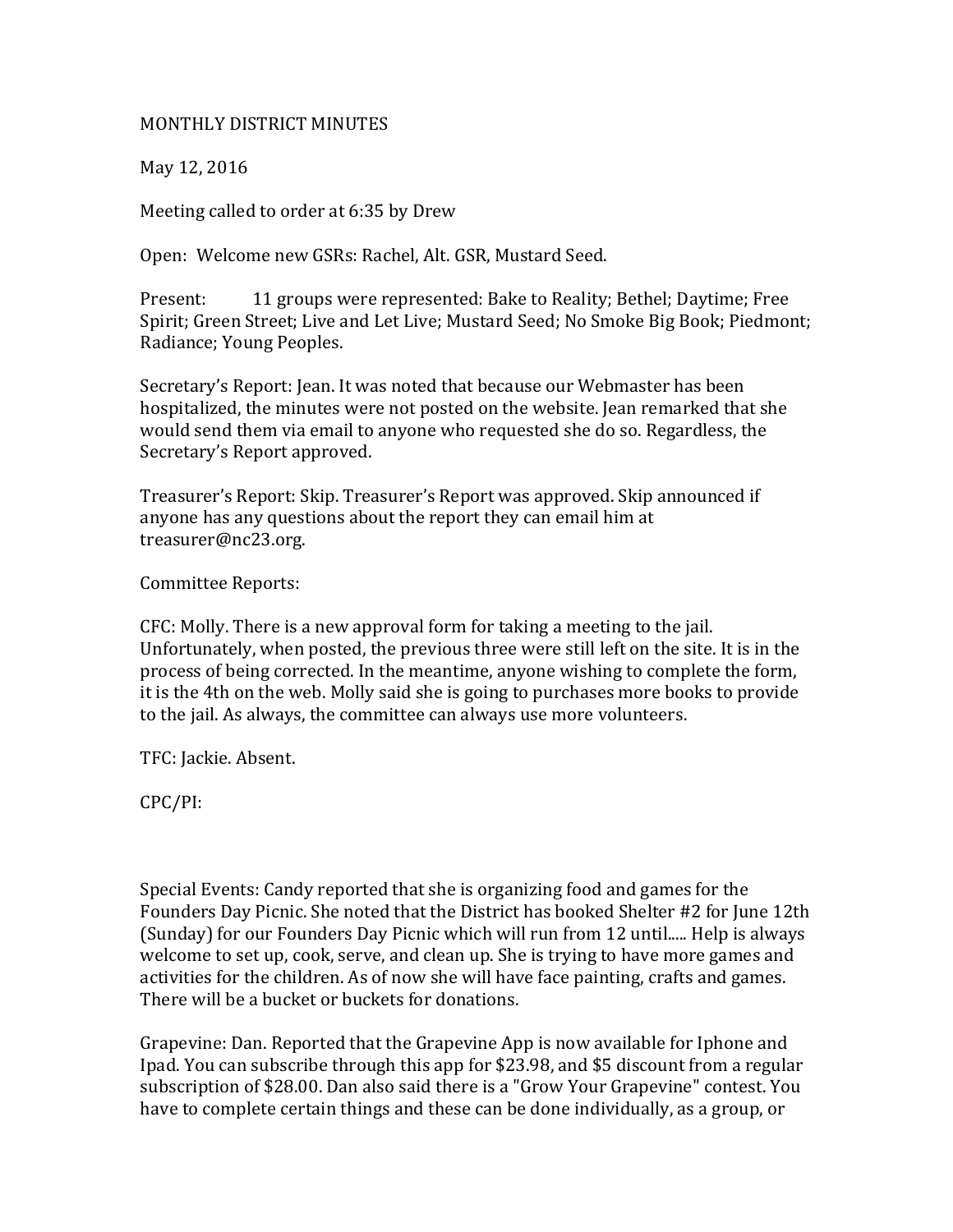together with several friends. There is a card with instructions inside the Grapevine and when tasks are completed the card is submitted for consideration. 5 will be pulled as winners and those five will be featured in an upcoming edition of the Grapevine. Lastly, he pointed out that the May issue is devoted to service.

Website: Josh reported that he has not had an opportunity to sit down with Sam who is currently hospitalized.

Special Needs: Sharon. Absent.

LCM: Roberta. Asked the one new Alt. GSR to see her after the meeting so she can arrange for their packets from New York.

Alt. DCM: Kim. Absent

DCM Report: Drew reported on the Agenda for Area Assembly June 10-13 - North Raleigh Hilton. Our room block is at 62%. Reservations are to be made directly through the Hilton.

The theme for the Assembly is "Happily and Usefully Whole".

There will be a Committee Meeting for Committee members only on Friday night, and Saturday morning will consist of many workshops. The Assembly will begin at 1:00.